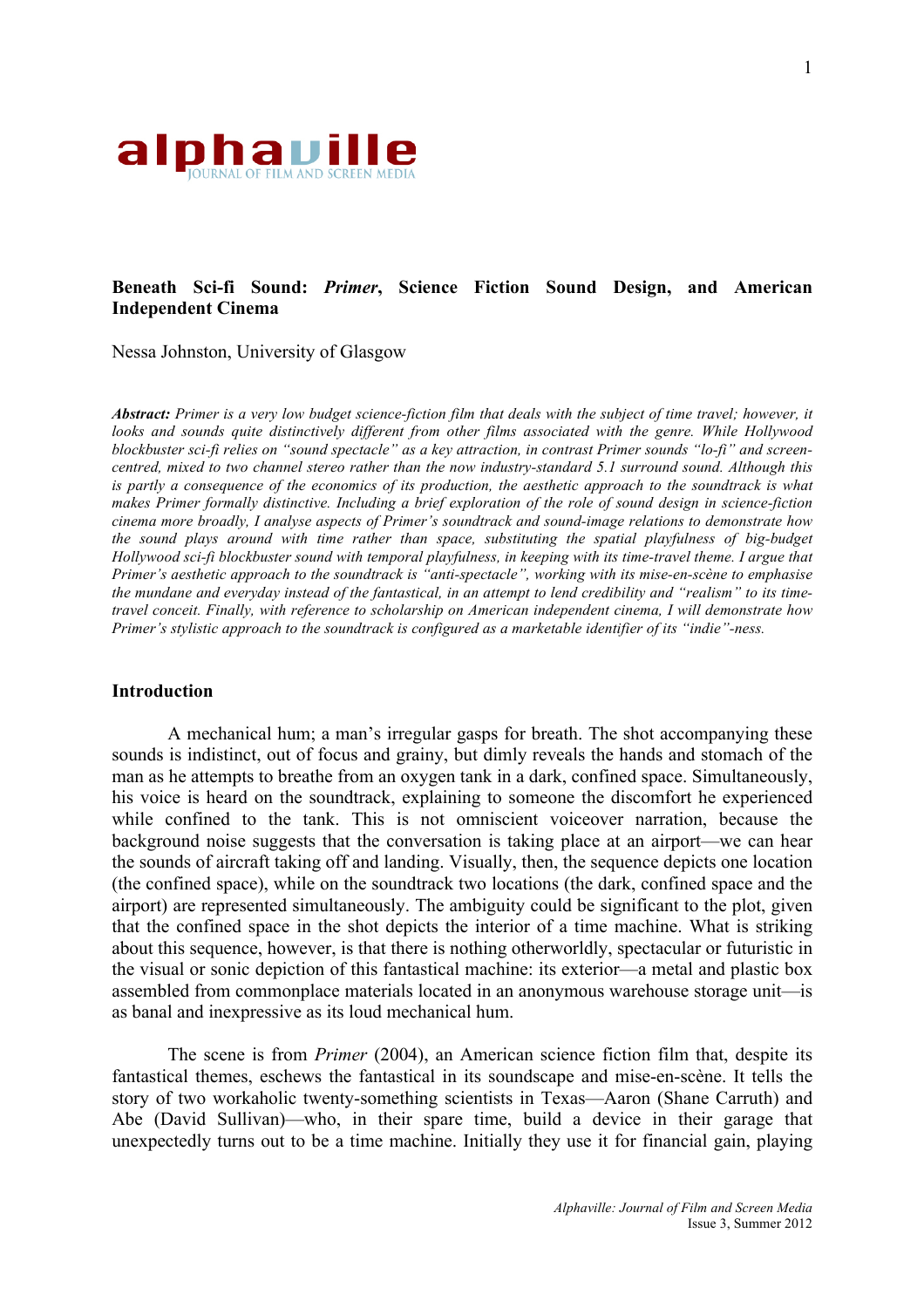the stock market, but complications ensue as the full consequences of their use of the machine become ever more difficult to control. This includes the two scientists' repeated (and failed) attempts to thwart a violent incident at a party, their inability to keep track of the alterations they have made to reality (despite their meticulous preparation), and the emergence of multiple iterations of Aaron and Abe, all of whom proceed to pursue their own individual agendas.

The film was shot with a budget of \$7,000 by self-taught filmmaker Shane Carruth. Given that the economics of production tend to be a strong determinant of film style, it follows that *Primer*'s low-budget look and sound distinguish it aesthetically from big-budget Hollywood science fiction, positioning *Primer* almost as a provocation to Hollywood blockbuster sci-fi, and as an "anti-genre" genre film. Indeed, the story behind the film's production exemplifies that of the ultra-low-budget, underdog auteur: Carruth shot the film during evenings and weekends, using cheap 16-mm-film stock; relied on help from friends and family; filmed at nearby, accessible locations; and took full creative control of multiple roles, including those of director, writer, actor, editor and composer/sound designer ("Story/Production").

The alternative soundscape of *Primer* is as important a part of its form as its nonstandard mise-en-scène. Mixed to two-channel stereo rather than the now industrystandard 5.1 surround sound, *Primer* sounds lo-fi and screen-centred, and, while this is partly a consequence of its extremely low production budget, it is my contention that its sonic aesthetics is what makes *Primer* formally distinctive within the genre. I will begin my argument by considering the role of sound design within science fiction cinema more broadly, with particular reference to William Whittington's work on the subject. I will then examine aspects of *Primer*'s soundtrack and sound-image relations to demonstrate how the dynamics of sound design in *Primer* play with time rather than space, substituting the spatial playfulness of big-budget sci-fi blockbuster sound with temporal playfulness, an aesthetic attribute that is in keeping with its time-travel theme. I will also argue that *Primer*'s aesthetic approach to the soundtrack is anti-spectacle, working with its mise-en-scène to emphasise the mundane and everyday instead of the fantastical, in an attempt to lend credibility and realism to its time-travel conceit. Finally, with reference to scholarship on American independent cinema, I will demonstrate how *Primer*'s stylistic approach to the soundtrack is configured as a marketable identifier of the film's "indie-ness".

### **Sound and Science Fiction: A Spectacle of Movement**

Sound, previously a neglected aspect of film and television studies, is now enjoying a surge of academic and critical interest. In *Sound Design and Science Fiction*, William Whittington makes the case that science fiction cinema and the practice of sound design create a "symbiotic relationship" through their "interplay between style and content" (7). He argues that "the science fiction genre has historically been the site that has inspired developments in sound technology as well as innovations in sound signification (narratively, thematically, and aesthetically)" (4). Using formal analysis of the soundtrack (i.e. dialogue, music and sound effects) and image-sound relations of key science fiction films, he demonstrates how genre and sound work together to shape audience expectations of sci-fi. According to Whittington, seminal Hollywood blockbusters from the late 1970s onwards, such as *Star Wars* (George Lucas, 1977) and *Close Encounters of the Third Kind* (Steven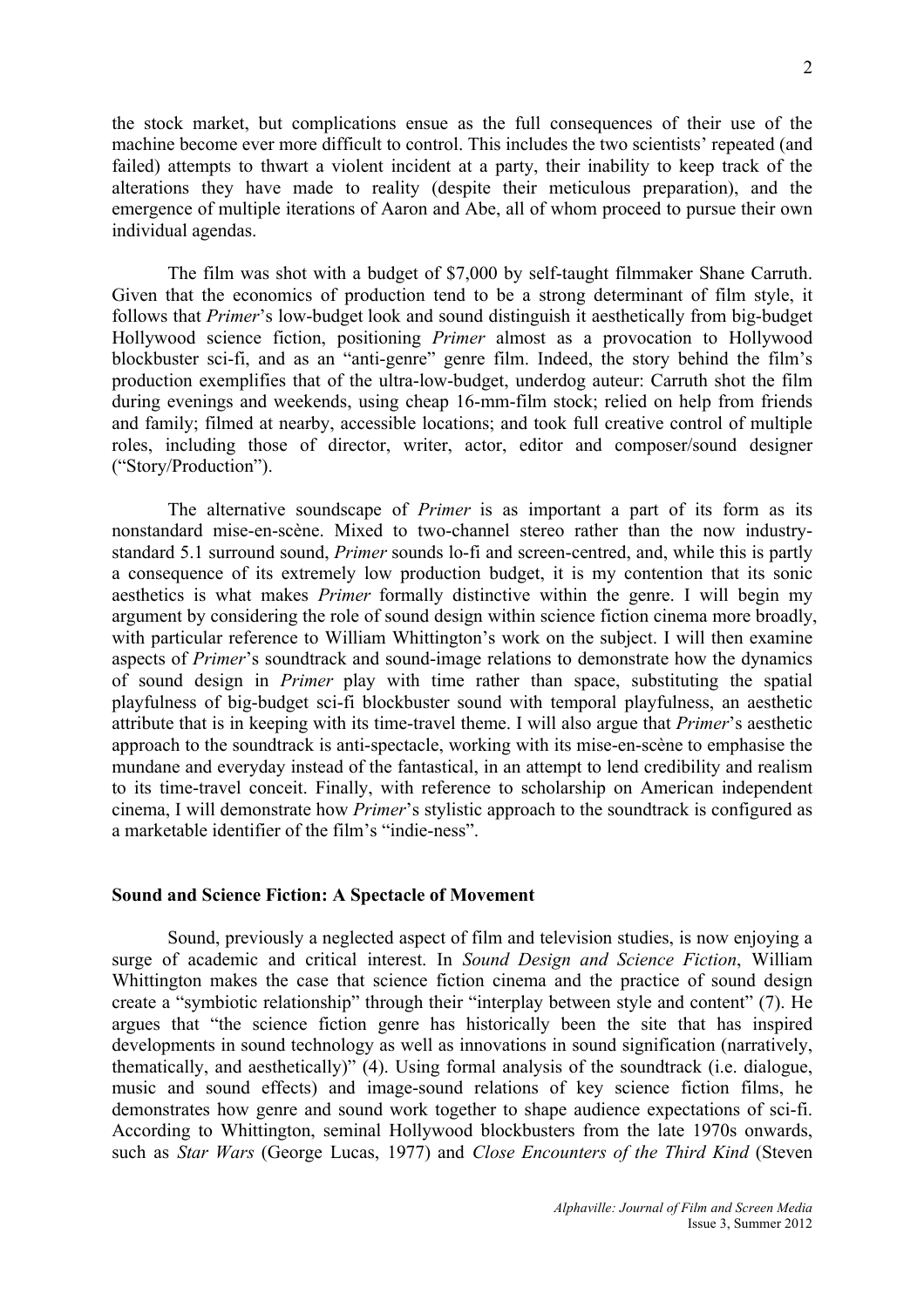Spielberg, 1977), not only "drove the sound design movement" but also "recalibrated audience expectations for spectacle, in terms of not only special effects but also sound design" (31).

Specific sound effects from popular science fiction films have become what K. J. Donnelly terms sound "stars", such as the light sabre sound in *Star Wars* or the TARDIS sound in the long-running BBC television series *Doctor Who* (qtd. in Hills 29). Drawing on these fantastical sound effects in the introduction to his book, Whittington argues that the "innovative sound effects from dinosaur roars to the clash of light sabers" (1) make up the aesthetic experience of science fiction sound. In addition to the signature sound of particular sci-fi sound effects (their texture and quality, their fantastical strangeness), the spatial aspects of science fiction sound are also an important part of sci-fi's aesthetic. Developments in surround sound technology have fed (and have themselves been fed by) aesthetic approaches to sound design:

In this new era of multichannel sound formats, the film soundtrack can be channeled into different speakers within the theater environment … This multidimensional aspect of sound deployment allows for the localized use of effects and music, avoids sound masking or sounds cancelling each other out, and fosters a new sense of immersion for filmgoers. Sound design within the theater venue creates a new kind of space, which fosters new kinds of sound spectacle. More than any other development, multichannel sound shifted reading protocols and altered the expectations of filmgoers for contemporary Hollywood cinema, particularly in relation to the blockbuster. (Whittington 2– 3)

Science fiction sound design uses the space of the cinema in a manner that creates "sound spectacle". Surround sound has become the industry standard for Hollywood blockbusters of all genres to such an extent that "cinematic experience shifts from *watching* a movie to *being immersed in the diegesis* of one" (Kerins 141 author's emphasis). This spatially playful immersion, working hand-in-hand with the fantastical sounds of sci-fi, is a key attraction of science fiction. As Whittington puts it, "sound became part of the cinematic event, a selling point and a part of the spectacle, immersing filmgoers in spacecraft travelling at light speed or jolting them with the explosions as planets disintegrated" (31). This suggests that spatially playful "sound spectacle" has become a convention of science fiction cinema.

While Whittington's detailed study demonstrates a nuanced understanding of science fiction's role in the history of cinema, both inside and outside of Hollywood, the dominant characteristics of the soundtrack as detailed above are most closely associated with contemporary Hollywood sci-fi blockbusters. As with any attempt to define the characteristics of a genre, certain aspects of the defining terms can be found not to fit some examples when the boundaries of the genre are redrawn. However, if a film employs aesthetic strategies as an anti-Hollywood provocation, it relies on the strength of Hollywood's conventions for its effectiveness. It is in this context that *Primer* can be considered both industrially and stylistically as an anti-spectacle indie response to Hollywood sci-fi, and this anti-spectacle quality is manifested in its sound design.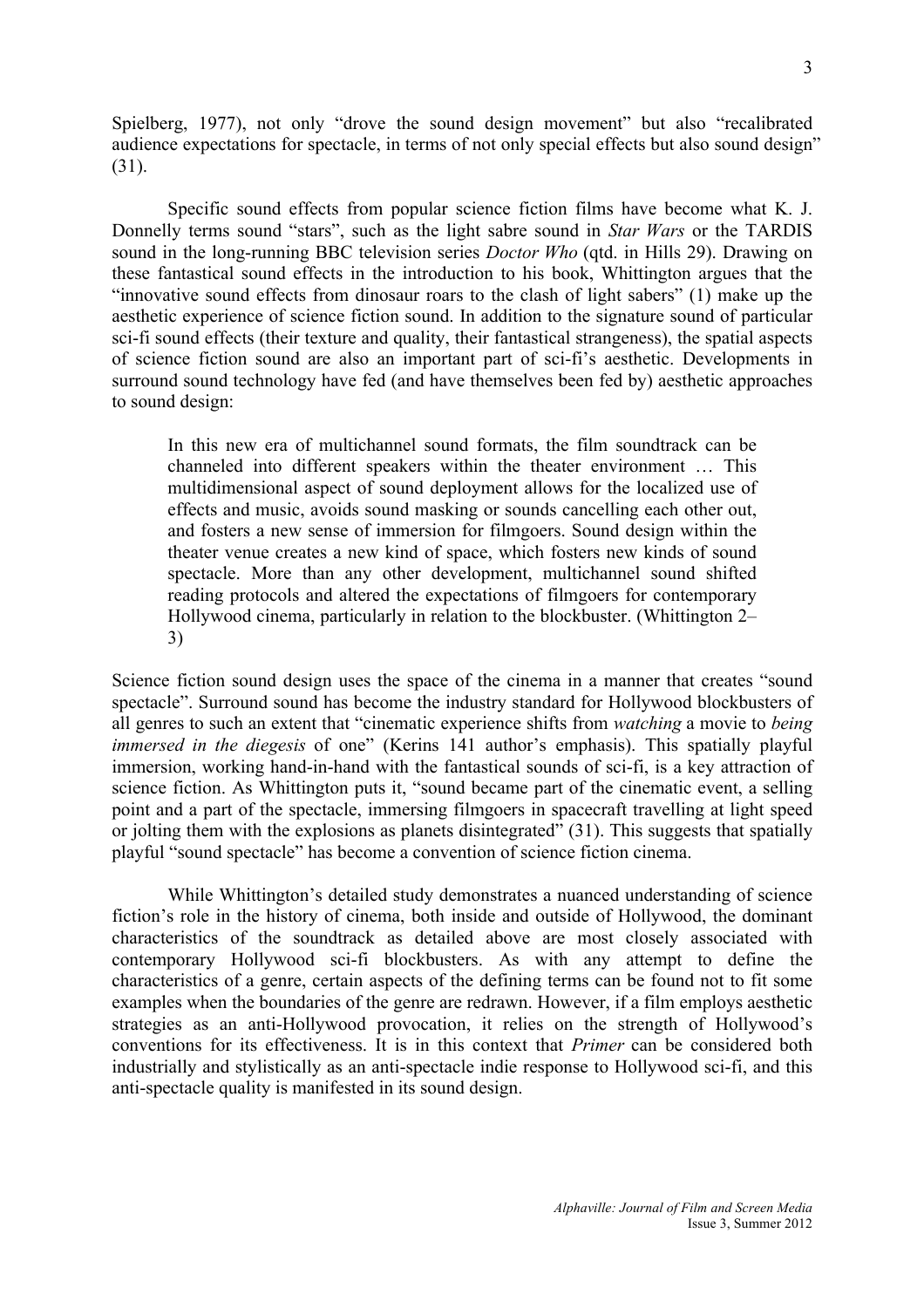*Primer* reflects its time-travel theme on a formal level by adopting a playful approach to cinematic time. Though it is a wordy, dialogue-heavy film, with much of the dialogue providing explication (including the scientific workings of Abe and Aaron's invention and its capabilities, and the strategies they will employ to utilise their invention for personal gain), paradoxically, *Primer* is also a difficult film to follow. In his analysis of *Primer*'s narrative and formal approach, Jason Gendler observes how the film plays with the inherent temporal ambiguity of film editing, so that it is often unclear whether a cut indicates a flashback, a flash-forward, or an ellipsis (152). For example, after an early scene in which Abe and Aaron run the machine, the film cuts to a shot of Abe lying on the floor (though it soon becomes apparent that it is the floor of a different room). The initial impression is that Abe somehow lost consciousness as a result of running the machine, though gradually this is disproved. At any given moment of the film, it tends to be unclear to what extent we are viewing a flashforward or an ellipsis, or possibly even a flashback. The disorientation created by these editing strategies mirrors the disorientation that the characters themselves experience through time travel.

The constant temporal play achieved through editing contributes to *Primer*'s narrative puzzle. In the *Primer* universe, the time machine enables a person to travel back in time only as far back as when the time machine came into existence, and the machine does not allow a person to travel at an accelerated pace into the future. Also, if a person travelling back in time alters reality, this brings a double of that person into existence. Throughout the film, it is difficult to ascertain whether we are watching the originals of Abe and Aaron or successive iterations of them. I will not go into any detailed plot synopsis or narrative analysis but will instead include this observation by Gendler:

While it is possible to parse out a coherent timeline for the film upon repeated viewings and much deliberation, in some ways the film remains quite enigmatic; in certain instances, the narration accommodates multiple readings of the syuzhet that are not mutually exclusive (143).

Multiple readings of *Primer*'s plot are possible, because its "labyrinthine fabula-syuzhet dynamic" is rendered yet more confusing through its use of playful editing practices (151).

Gendler's analysis of sound's role in the film's temporal ambiguity falls short, however, because it considers image foremost, with sound providing a supporting role. He describes sound as producing a "temporal mending" of the narrative (as opposed to the "temporal fracturing" of the narrative caused by the editing practices), through "dialogue hook-laden montage sequences" that consist of "coherent discussions" (157). For Gendler, sound is a unifying, explanatory factor, in contrast with the temporal fracturing that occurs in the image editing. However, on closer inspection, elements of the soundtrack reveal a similar temporal and narrative disconnection from the image and from other elements of the soundtrack. This is apparent from the very beginning of the film, which starts with establishing shots of the garage where the inventors are at work, over which is played the sound of a speaking voice, eventually revealed to be Aaron's. Although the speaking voice on the soundtrack functions as a voiceover narration, discussing the characters and their motivations, it is preceded by the sound of a phone ringing, and the voice itself sounds as if it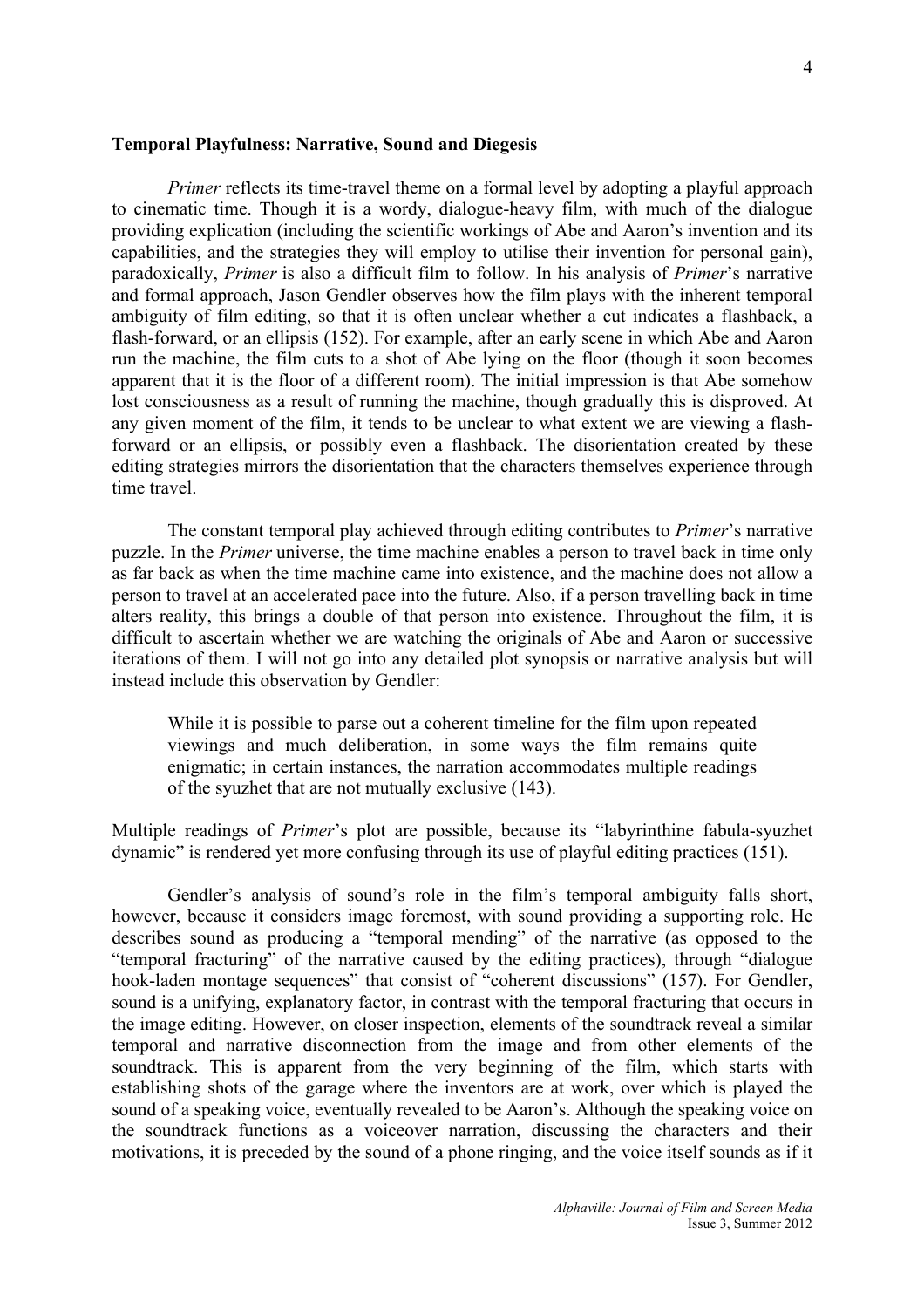is speaking on a telephone, though we are not yet enlightened as to the narrative significance of this phone call. Crucially, the voice is not outside the film's diegesis as a conventional voiceover would be; it sounds like it is part of a phone call, but it seems to exist outside the diegesis of the scenes depicted. The voice, then, is temporally separated from the images on which it appears to comment, yet it is unclear what its temporal position is meant to be. Is the image in the past and the voice in the present, or vice versa? Or is one in the present and the other in the future? The "temporal mending" role that Gendler ascribes to dialogue in *Primer*  is thrown into doubt when one attempts to categorise the sound as diegetic or non-diegetic. To switch the sound-image hierarchy around: if the sound is considered to be in the present, then the image could be categorised as non-diegetic and the sound as diegetic. This temporal separation of sound and image tracks conveys multiple diegeses simultaneously.

Arguably this is a common technique of narrative foreshadowing; however, similar temporal disjunctions recur at key moments across the film. In an extended sequence initially showing the lead characters at (or near) an airport, Abe recounts to Aaron how he planned and used the six hours of his first time-travel experience as a way of explaining to Aaron how to plan their journey back in time together. Their conversation on the soundtrack is accompanied by shots of both Abe and Aaron checking stocks and share figures, travelling to the storage unit, using the time machine and isolating themselves in a hotel room. Rather than visually depicting Abe's first journey, as his voice on the soundtrack describes it, the sequence depicts Abe and Aaron's journey back in time together. In this sequence, then, we could interpret the dialogue and the background sounds of the airport to be in the present with the images in the future, or the dialogue could be in the past with the images in the present.

Indeed, temporal disjunction is built into the plot of the film itself, as the significance of the earpiece, which Aaron is shown to be wearing in a number of scenes, is revealed near the end of the film. The Aaron we see much of the time is revealed to be a third iteration (or a second double) of the Aaron who has travelled back in time more than once, recording his day, then using the recording as the "primer" so that he knows what he is supposed to say in conversation to Abe. The temporal shift of the dialogue from image and vice versa, embedded throughout the form of the film, could be considered an extrapolation of Aaron's use of the "primer" into cinematic technique. Thus the sound contributes to the mind-bending temporal playfulness of the fabula-syuzhet dynamic in a similar manner to Aaron's experience of a doubling of his own recorded dialogue with his re-enacted experience—the "three-second lead on the world" enabled by the recordings he listens to.

#### **Dialogue: Naturalism and Beyond**

While Gendler sums up the sound in *Primer* as having a "unifying" function, his lack of analysis of the performance and function of the dialogue is typical of how dialogue tends to be overlooked critically. Sarah Kozloff identifies a pervasive notion that films are best at "showing" and not "telling", with dialogue described by critics in vague terms such as "witty" or "clumsy", rather than analytically (6). However, the relentlessness of speech in *Primer* has an important role to play in shaping its overall soundscape—it is so ubiquitous as to be what Gianluca Sergi terms a "defining" sound of *Primer*'s sound design (153–6).<sup>1</sup> To address this more closely, I will now consider the dialogue from the perspective of style and performativity.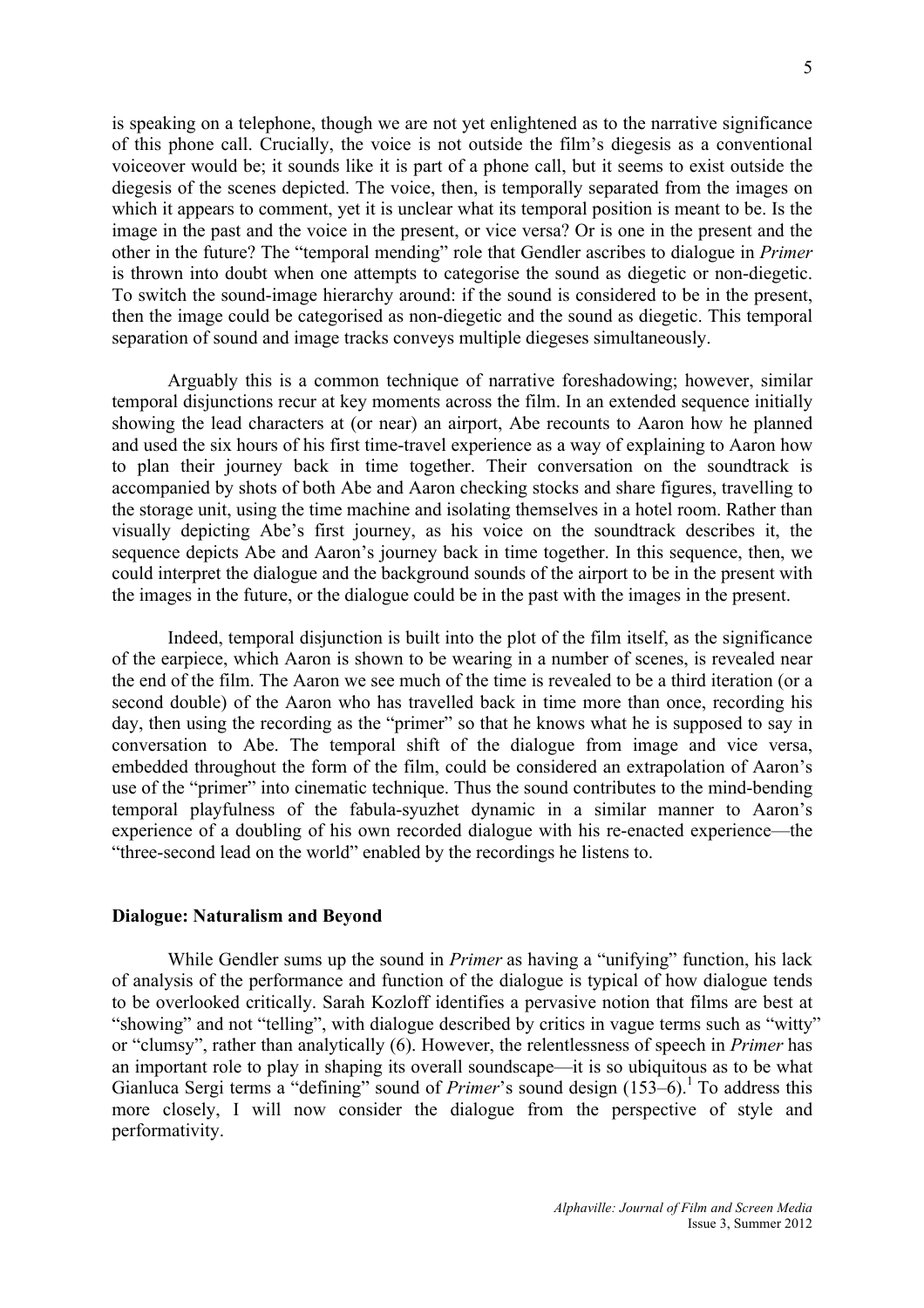In *Screening Space,* Vivian Sobchack identifies a contrast between sci-fi's flat, banal, unemotional dialogue spoken by underdeveloped characters and the fantastical images depicted. She attributes this contrast to a perception that the characters must behave in a detached, "scientific" manner to lend the fantastical elements of sci-fi credibility (150–60). By comparison, the goal of the performance style of *Primer*'s dialogue strives towards a type of realism defined in vague terms by Carruth (in interview):

In the movie, conversations among the characters are extremely realistic: they talk to each other using the kind of techno-speak that would come naturally to work-obsessed scientists. In fact, Carruth faced quite a challenge in finding actors who could manage his low-key, conversational dialogue. "That was a terrible process—trying to break actors of the habit of filling each line with so much drama", he recalls. ("Story/Production")

While Carruth aims for detached, unemotional dialogue *à la* Sobchack, he also strives towards conversational dialogue. A low-key, naturalistic tone prevails, with characters leaving sentences half-finished, interrupting one another, and speaking simultaneously. Interactions between characters are peppered with pauses and utterances such as "yeah", "I guess", "huh?" and "y'know". Kozloff describes these types of hesitation as communicators of "verbal awkwardness … used as special signifiers—either of the pressure of emotions or of character traits" (78). While we might speculate that Sobchack would bemoan the very cerebral tone the characters in *Primer* maintain in the face of the mind-bending effects of time travel, the tone of the dialogue frequently betrays a stressed-out, nervous and irritable emotional quality, with the characters' scientific detachment embellished with low-key conversational flourishes. Though Sobchack observes the gap between the fantastical of sci-fi images and the flat banality of sci-fi dialogue, *Primer* echoes this banal dialogue visually with its anonymous suburban settings of impersonal new build houses and garages, industrial storage units, airports and sterile glass and steel buildings, combining its economically dictated use of accessible nearby locations into a distinctive visual style that appears blandly familiar, strangely antiseptic, and (while visually striking) determinately anti-spectacle. Sound and image work together to convey prosaicness and banality as well as naturalism, or anti-Hollywood indie realism.

If we consider this performative style of dialogue in conjunction with the temporal ambiguity discussed earlier, we understand better the effects of the use of voice in *Primer*  overall. Much influential film sound theory has observed that there is no natural unity between sound and image, hence the importance of lip-synch in creating an apparent link between voice and body.<sup>2</sup> As Michel Chion observes, "[i]t is an inherent consequence of the material organization of cinema that the voice and body are at odds" (*Voice* 127), and it follows that a separation between voice and body can create uncertainty as to where the source of the voice lies. Chion emphasises that these conventions vary depending on context, and that voice and lip-synch need not be constantly shown in order for the spectator to trust in the unity of body and voice (*Voice* 129). Yet the "dialogue hook-laden montage sequences" described by Gendler temporally detach dialogue from the speaking bodies shown on screen, splitting the film into multiple simultaneous diegeses. This image-sound split creates voices that lack the authority of a unified voice and body or a conventional voiceover narration. The plenitude of explicatory dialogue is paradoxically unreliable, conveying uncertainty and the sense that no one character ever has a clear idea of what is going on.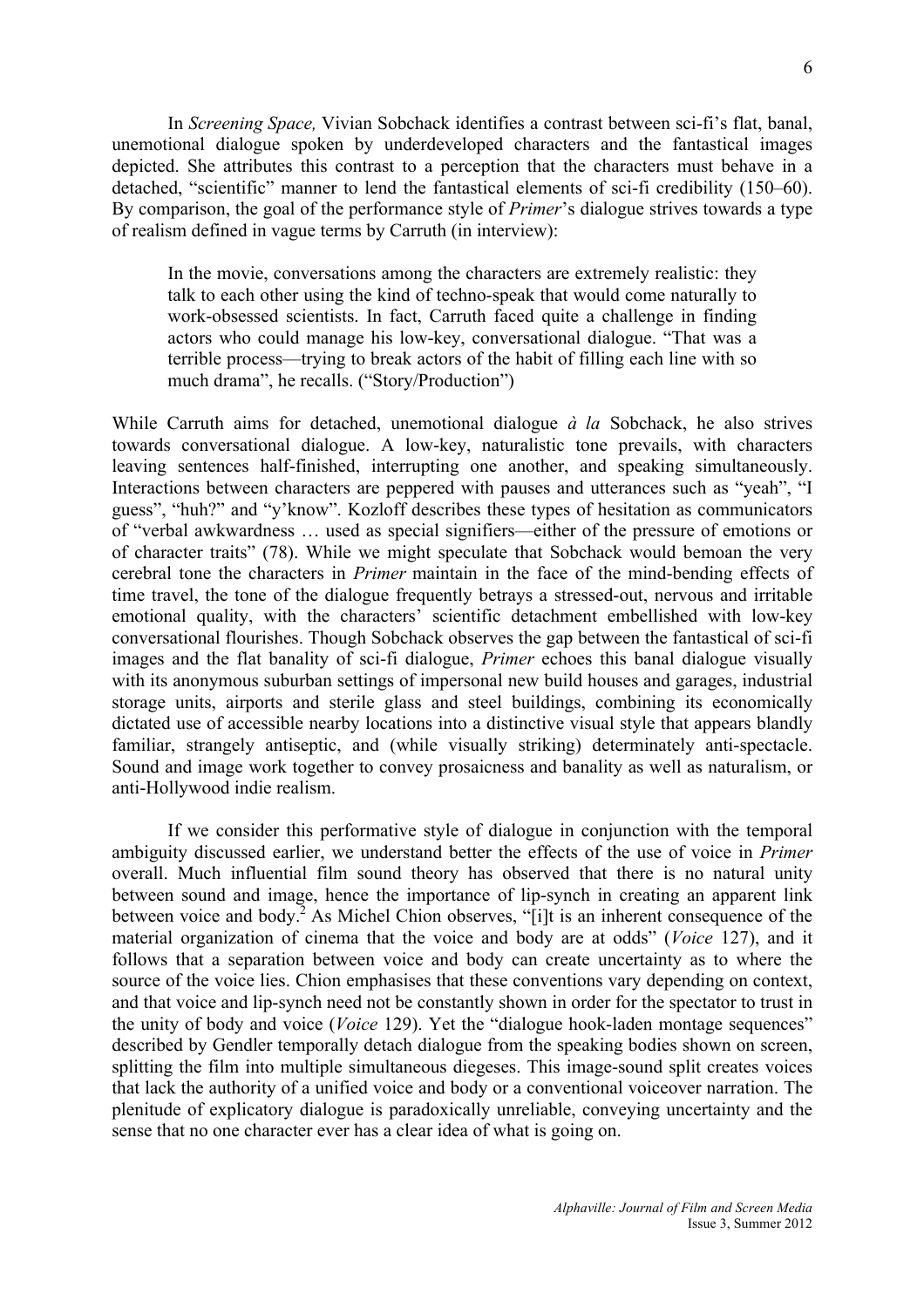According to Whittington, with voiceover narration, "close microphone positioning offers a quality of 'authority' by accentuating bass response and codes of intimacy" (174), but *Primer* eschews this by using voices that are diegetic, sounding audibly like part of the world of the film. We can hear that the voices are recorded in an acoustically lively space rather than an acoustically dead studio because the voices are marked with what Chion terms "materialising sound indices", that is, details in the sound which "cause us to 'feel' the material conditions of the sound source, and refer to the concrete process of the sound's production" (*Audio-Vision* 114). Whether the voices are heard over a phone, in an airport, or at other locations, these extended sequences of dialogue might seem to narrate the image, but they never sound like omniscient voiceover narrators. Indeed, the fact that *Primer* is hard to follow and to understand, in spite of all this apparently expository dialogue, moves the dialogue beyond signification, conveying instead the collective confusion of the characters and contributing through its performative quality to an even greater sense of bewilderment in the auditor/spectator.

#### **A "Desktop" Sound:** *Primer***'s Music**

Two of the many roles that Shane Carruth took in the post-production of *Primer* were those of composer and performer of the film's musical score ("Story/Production"), despite his lack of a professional background in music and audio. New, cheap, computer-based digital audio software has made the tools of film sound editing and mixing ever more accessible to the consumer (or no-budget filmmaking prosumer in Carruth's case). As Whittington observes, "on a single desktop, a consumer can edit a film, mix sound effects, and create a music score—then burn the entire production to CD or DVD for exhibition. We are in the era of rip, mix and burn" (34). Stylistically, *Primer*'s use of an electronic score could be considered quite conventional, given the long history of electronic sound as a generic marker of sci-fi. As Philip Hayward notes, "in the late 1940s, a series of film scores used the fluid vibratos [pulsing tones] and glissandi [sliding tones] of the theremin synthesiser to signify otherworldliness and/or threat" (9). Key sci-fi film scores of the 1950s, he adds, used the theremin "in combination with other unusual electrified instruments and percussion sounds to evoke alienness" (10), while more recent sci-fi film scores have continued in this tradition, evoking "futurist/alien themes through use of dissonance and/or electronic sounds" (24). Notably, a low-budget American independent precedent of *Primer, Liquid Sky* (Slava Tsukerman, 1982), made extensive use of dissonant, cacophonous synthetic beats and melodies, musicalising its alien invasion theme and celebrating the underground New York punk subcultures it depicts.

What is most noticeable about *Primer*'s score, however, is not that it is electronic, but that its stripped-down feel contrasts with the Hollywood norm of an orchestral soundtrack, which has in turn become associated with sci-fi blockbusters. Carruth's minimalistic approach to *Primer*'s music relies on simple electronic chord progressions and uncluttered arrangements. By contrast, as Hayward points out, the sci-fi blockbusters *Star Wars* and *Close Encounters of the Third Kind*, which acted as showcases for hi-tech film sound technology upon release, paradoxically featured "highly conservative and nostalgicist" (21) musical scores based on "classic Hollywood approaches to cinematic scoring" (2). Even the distinct recent cases of non-orchestral, electronically scored Hollywood films share the bombast of the more traditional orchestral scores.<sup>3</sup> In contrast with the plenitude of instruments of an orchestral soundtrack, *Primer*'s score tends to use just one or two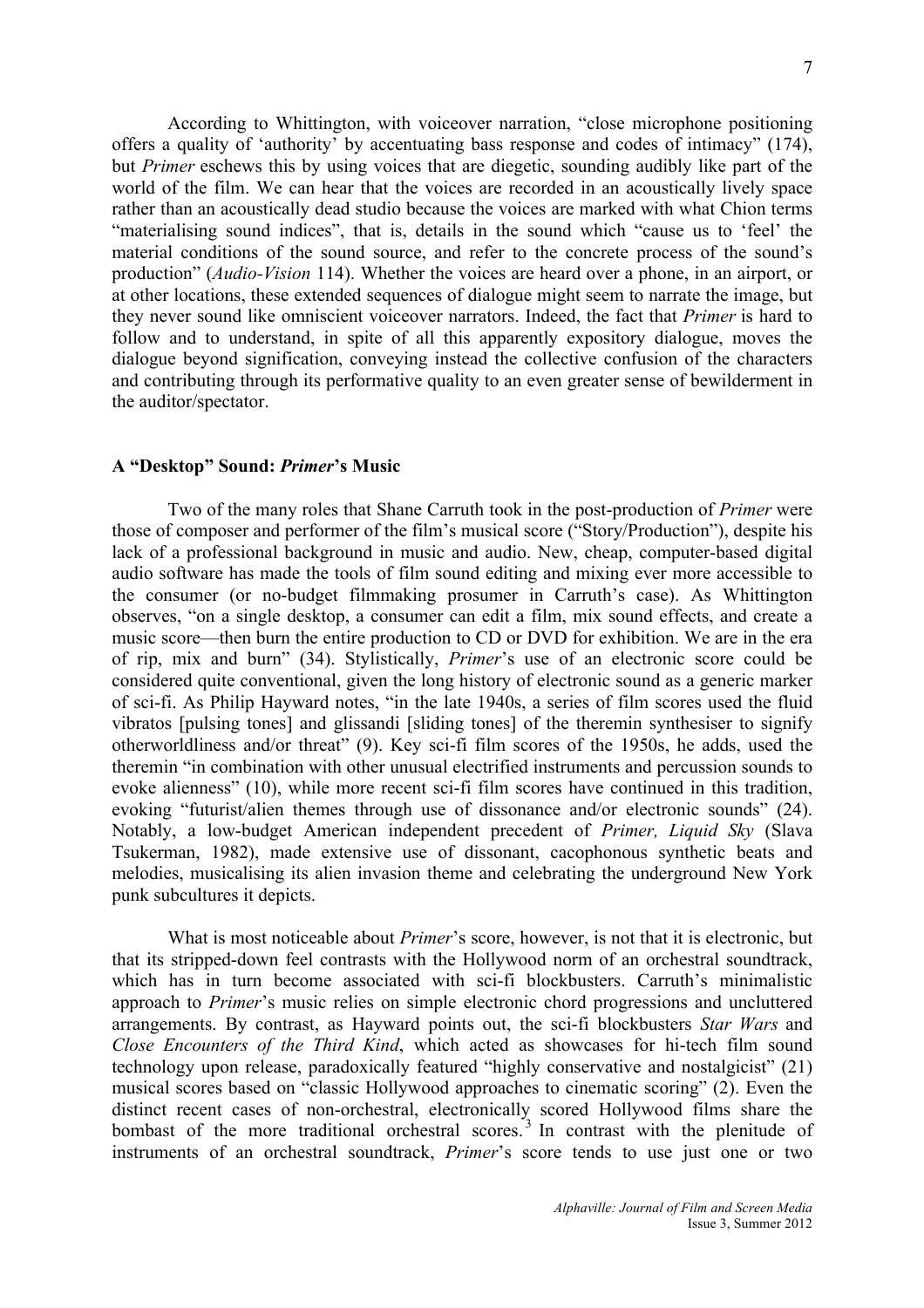instruments per piece, giving it an unobtrusive, scaled-back quality. The score's overall sound contributes to the feel of *Primer*, with the arrangements using simple, familiar keyboard sounds (dominated by the decidedly unstrange sound of synthetic piano, with some use of pads). The steady, even tone and rhythm of the score imbue the film with a plaintive and contemplative mode, appropriate to its generally cerebral tone. In contrast to the "sensations of spectacle" that Whittington celebrates in Hollywood blockbuster scores, *Primer*'s score is determinately anti-spectacle, complimenting the dialogue (40). This approach extends to *Primer*'s use of sound effects, as I will demonstrate.

## **The Everyday and the Uncanny: Sound Effects in** *Primer*

Sean Redmond's colourful description of time-travel sequences in sci-fi films usefully contextualises the approach taken in *Primer*:

The time travel sequence, often the centre-piece of the coming together of state-of-the-art special effects and the musical score, attempts to capture what it feels like to break the sound barrier, to cross known physical, geographical and temporal thresholds … One cannot predict when the soundtrack's attack and sustain will decay; and one cannot pull the images together into a whole, out of the cosmic hole they disappear into. In the slipstream of time travel, faces contort, eye-sockets bulge, skin surface ripples, space matter and debris rain down, celestial lights envelope, supernovas streak, blazing comets hurtle, musical notes tremble, harmonies rise and fall, and atonal instruments flood. (55)

Redmond's description of the audiovisual depiction of time travel in cinema particularly evokes the "star gate" sequence from *2001: A Space Odyssey* (Stanley Kubrick, 1968), a film which Whittington positions as a catalyst for a new approach to Hollywood sci-fi sound, its monumentalising soundtrack "charged with speculative possibilities" (11). Whittington describes how, in the "star gate" sequence, "image and sound spectacle converge" (50). Far removed from the qualities invoked by Redmond and Whittington, *Primer*'s audiovisual depiction of time travel strikes a more banal, interiorised tone. Abe describes feeling something akin to a "static shock" when coming out of the machine, and, when he is shown inside the machine, his panic, signalled by the sound of his ragged breathing, quickly gives way to calm. In *Primer,* time travel is depicted as claustrophobic and nauseating, as well as dull and sedating; rather than being dramatically sucked into a "cosmic hole", the traveller experiences something akin to the mundane discomfort of an economy-class flight.

This muted interiority is commented upon by the characters at one point. We observe Abe and Aaron walking down the corridor of the storage warehouse away from the container and the machine, in long shot, with their backs to the camera. Accompanied by plaintive synthetic piano music and the sound of their footsteps, they discuss how it feels when they are inside the machine:

AARON: Everything is so different in there. You can feel how cut off you are, y'know? It's an entirely separate world and you encompass most of it.

ABE: And the sound—isn't the sound different on the inside? It's like it's singing. I guess you can't hear…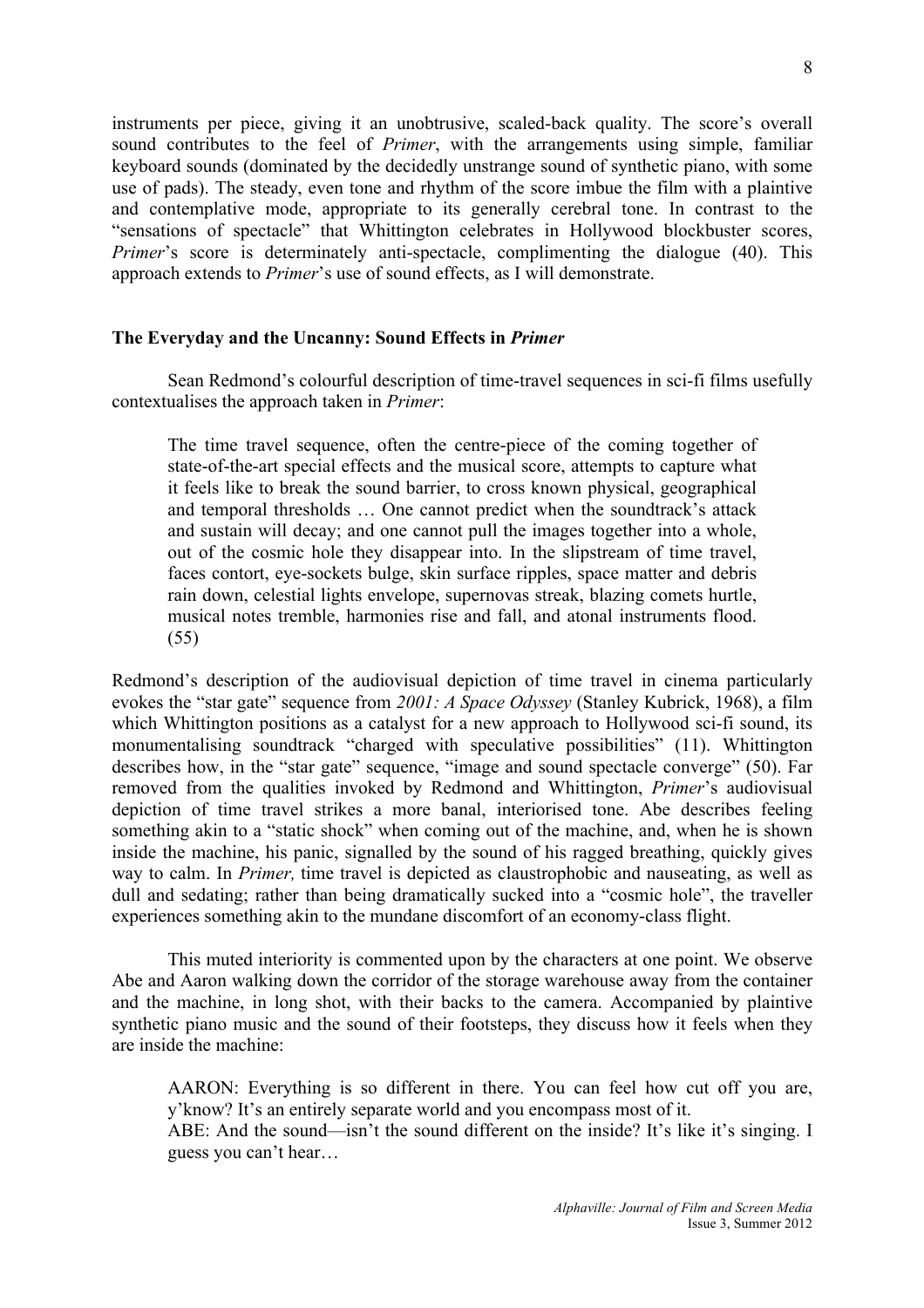AARON: I had this dream in there. ABE: About what? AARON: I was on, or near the ocean, and I just kept hearing the surf. It was so uneventful.

The low-key, distracted, cerebral tone eschews the overwhelming spectacle associated with conventional cinematic time-travel sequences. Indeed, Aaron's declaration that his dream was "so uneventful" could serve as a riposte to the intensity that characterises Redmond's description. Moreover, thanks to the frequent disjunction and discontinuity of sound and image (as discussed above), there is never one point in the film (a "centre-piece" sequence) at which a scene in the time machine takes place entirely in the present, at a temporally unambiguous audio-visual point. As the example I described in my introduction illustrates, the opening image of the film shows one of the characters in the dimly lit, confined space of the machine, while the soundtrack features his voice recounting/foretelling the experience at another point in time. The effect of this temporal disjunction is to defuse the potential charge or excitement of a single, distinct incident of time travel.

The sound design of *Primer* is notable for its use of everyday, familiar sounds, as opposed to strange or synthetic sounds connoting otherness that are typically associated with sci-fi sound design, as outlined by Hayward. In his recent work, Andy Birtwistle argues that "strange" sounds, such as the electronic tones of theremins, are no longer experienced as strange; though they may have sounded "other" or futuristic in the 1950s, they now sound vintage and quaint (126–83). In fact, Hollywood sci-fi sound design has, since the late 1970s and the advent of the Dolby era, adopted a strategy of "credibility" in its sound design, by manipulating sounds associated with the real world (animal, machine) to render "credible" the sounds of fantastic, fictitious technology (Whittington 104). Yet clichéd strange sounds persist, most notably the incessant digital beeps of computers, quite unlike everyday reality in which computers run almost silently.<sup> $\frac{1}{4}$ </sup> Thus, Carruth's decision to make the time machine—a device that does not exist in the real world—sound realistic, might seem like a curious bid for sonic authenticity:

Carruth was determined to make PRIMER sound as realistic as it looked. When creating the hum of the time travel machine … he used a mechanical grinder and a car, among other machines. "I knew whatever it was, it couldn't be a digital sound made in a computer", he says. "It had to be something that sounded very analog and realistic and felt like it might explode". ("Story/Production")

It is worth noting here that Carruth's professional background is in engineering ("Story/Production"), so his decision to avoid a "digital sound made in a computer" can be read as an anti-generic response of someone with a real-world technical background to the beeping-computer cliché still practiced in sci-fi cinema, and throughout Hollywood cinema generally. At the same time, Carruth's eschewing of digital-sounding effects concurs with Birtwistle's contention that "strange" sounds are no longer strange. Instead of material strangeness, Carruth's sonic strategy is to use contextual strangeness. The disorientation caused by the temporal disjunction of sounds and image means that mundane and everyday sounds, including mechanical sounds, are rendered uncanny: the temporal confusion renders the sounds eerily unsettling.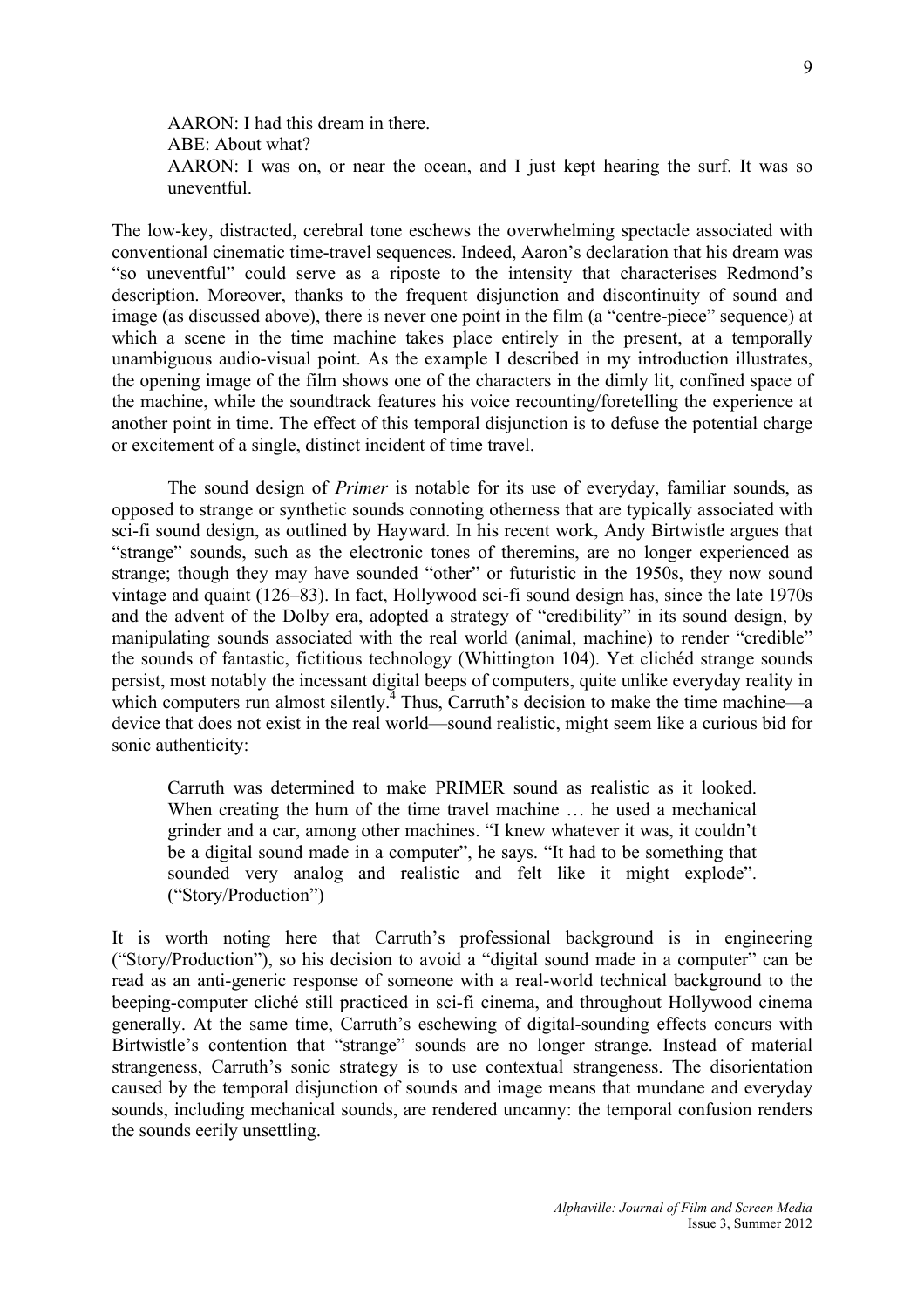The notion that familiar, everyday sounds can unsettle in a sci-fi context is not unique to *Primer.* Writing about the sound in the BBC's *Doctor Who*, Matt Hills notes that "[a]n ordinary, intimate, earthly sound is given unearthly importance and fantastical status by its narrative framing". The example Hills gives is the "four knocks", which are prophesised as preceding the death of the Doctor, so that any four knocks heard, no matter how banal or whatever their motivation, seem eerie and dramatic through their narrative significance (40). In *Primer*, however, it is not narrative framing but the temporal ambiguity of sound (the initially inexplicable phone call that doubles as a voiceover, the "primer" of the title) that unsettles, permeating the mundane and everyday with unearthly, unnatural foreboding. The sounds of the impersonal non-places featured throughout the film—the electrical flickering of lights, the metallic buzz of the garage door, the eerie hum of air conditioning, the reverberant crash of the storage unit shutters—are rendered strange by the temporal disjunction and diegetic uncertainty of sound throughout key sequences of the film.

### *Primer***'s Sound as an Indie Response**

I have argued that *Primer* can be considered an American indie response to Hollywood sci-fi, but this assertion requires contextualisation—what exactly is an American independent film? Both Geoff King and Yannis Tzioumakis argue that even a straightforward industrial definition is not strictly possible given the complexity of the cinema business.<sup>5</sup> King argues that "'independence' is a relative rather than an absolute quality and can be defined as such at the industrial and other levels" (9), including the formal qualities of the films themselves. Yet, as Tzioumakis argues, in spite of their perceived "edginess" or "quirkiness", American independent films still exist within a commercial context, so they rarely eschew mainstream conventions completely: "independent cinema could be seen as a hybrid form of filmmaking that mixes a number of elements associated with Hollywood filmmaking (especially its grounding in narrative) with a vast number of elements from alternative formal systems" (267). Michael Z. Newman argues, moreover, that the notion of autonomy, so central to indie culture, is contradictory and unattainable: on the one hand, indie distances itself from unpalatable aspects of the film industry it regards as "corporate" and "money-making", while on the other, indie is a commercial enterprise in cultural production (33–4).

The importance of this notion of autonomy can be seen by the emphasis placed in *Primer*'s official website upon the film's very small budget and Carruth's very high level of creative control. In spite of this notion of creative freedom, American independent cinema is not defined in total stylistic opposition to Hollywood; instead, as King asserts, films designated as independent tend to be located in "a space that exists between the more familiar-conventional mainstream and the more radical departures of the avant-garde or underground" (10). King goes on to delineate two broad tendencies by which independent cinema can formally depart from the Hollywood mainstream, "either in making greater claims to verisimilitude/realism, or in the use of more complex, stylized, expressive, showy or self-conscious forms" (10). He later refers to these, respectively, as "beneath the Hollywood style" and "beyond the Hollywood style" (107).

*Primer*'s soundtrack might be understood, in these terms, as operating for the most part "beneath the Hollywood style". As discussed earlier, the palette of sound effects used by Carruth, as well as the performance of the film's dialogue, lay claim to realism and credibility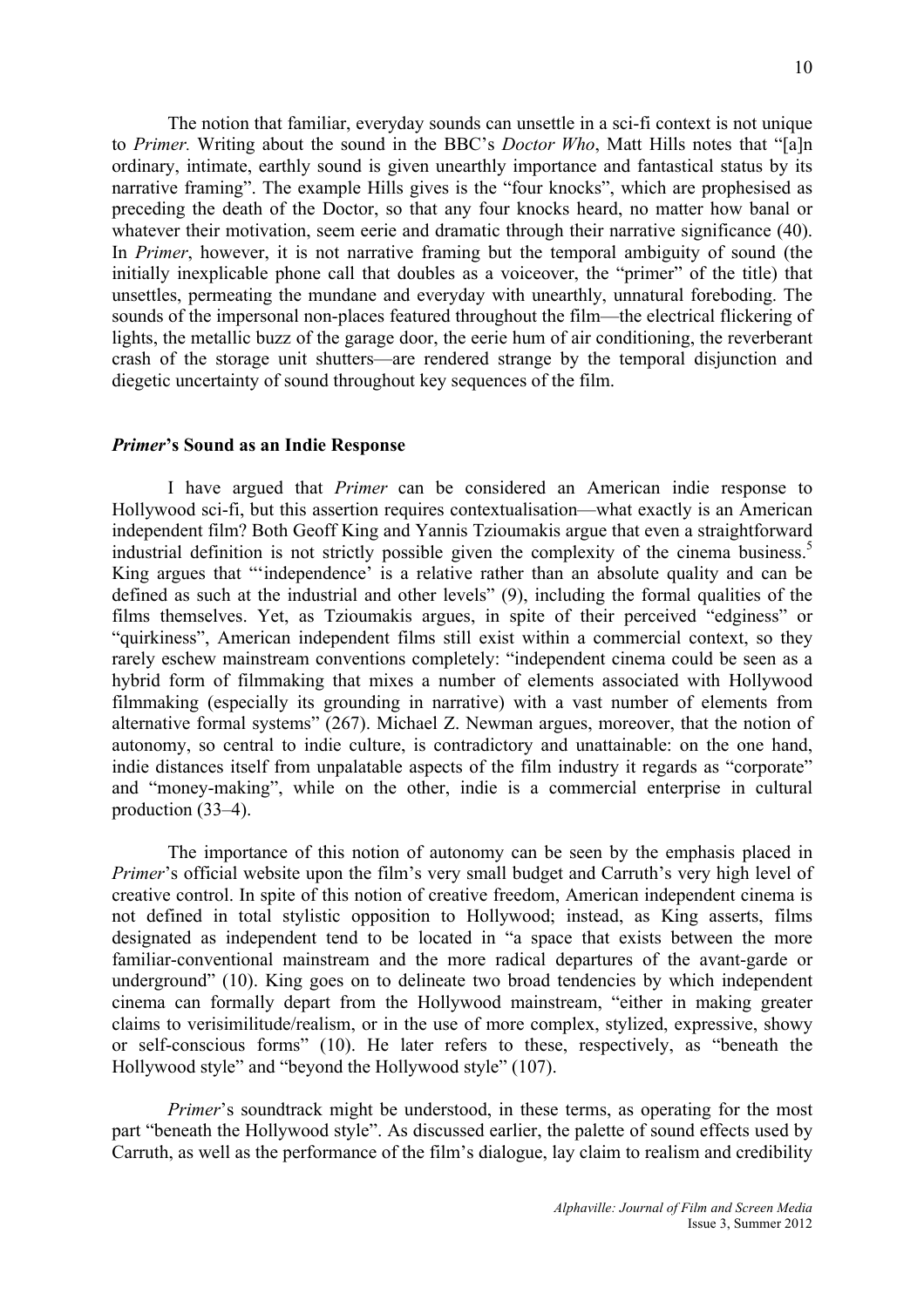relative to Hollywood sci-fi sound. Spatially, *Primer*'s use of screen-centred two-channel stereo also contributes to this sense of realism in conjunction with its lo-fi sound aesthetic. While digital surround sound has always been marketed by major companies such as Dolby as affording greater sonic fidelity or realism, its association over the past three decades with spectacular blockbusters means that it has paradoxically come to signify artifice (Buhler et al. 398). By contrast, *Primer*'s lo-fi, anti-spectacle approach to sound contributes to its perceived realism, "beneath the Hollywood style". At the same time, characteristics of *Primer*'s soundtrack—its temporal playfulness, its use of multiple diegeses and its provocative banality*—*might be related to King's other category, operating "beyond the Hollywood style".

Tzioumakis argues that American independent cinema can be understood as a discourse shaped by practitioners, the press, festivals, distributors and audiences (11–13). An understanding of *Primer*'s soundtrack as an independent or alternative response to Hollywood sci-fi sound would also need to go beyond questions of aesthetics to consider how the film was articulated as indie by the director and in marketing. Both the production history of *Primer* and the notion of Carruth's alternative approach have been used to market the film. The official *Primer* website stresses Carruth's background in engineering as evidence of the authenticity of his view of science and technology and his cinematic representation of it. Comments made by Carruth himself regarding his aesthetic tend to articulate a desire to represent science and technology more credibly or more realistically than is typical in science fiction cinema: "[P]rototypes almost never include neon lights and chrome. I wanted to see a story that was more in line with the way real innovation takes place … I don't care much for the aesthetic of lasers and aliens and that kind of thing" ("Story/Production"). The notion of an authentic and alternative vision is used to market *Primer* as a unique and commercially viable product. The film's sound aesthetic, meanwhile, is articulated as part of this discourse of authenticity. It is a discourse typified in the claim on the film's website, cited above, that "Carruth was determined to make *Primer* sound as realistic as it looked".

### **Conclusion**

*Primer* demonstrates how the economics of production of very low-budget cinema can motivate distinctive aesthetic approaches, and I have argued that this is as much the case with regard to its soundtrack as with other aspects of the film. While *Primer* is designated as science fiction, it does not *sound* like a science fiction film. Instead of using the strange, otherworldly sounds associated with the genre, as discussed by Hayward and Birtwistle, it fashions a sound world that is texturally suburban and familiar, almost to the point of blandness. The sonic realism of *Primer* can partly be understood as an anti-generic response by the real-world technical geek and self-taught filmmaker Carruth and partly a consequence of Carruth's micro-budget autonomy (this notion of autonomy being central to indie culture, as pointed out by Newman).

By engaging with a genre and themes often associated with spectacular Hollywood blockbusters and their bombastic, immersive soundtracks, *Primer* also uses its alternative look and sound as a way to define itself in response to Hollywood. American independent cinema is certainly not the opposite of Hollywood cinema, and this is not my assertion— *Primer* is still a conventional narrative film; however, it uses its stylistic quirks to fashion an approach that operates "beneath the Hollywood style", laying a greater claim to realism. The disorientating effect of the soundtrack's temporal playfulness befits the film's cerebral tone,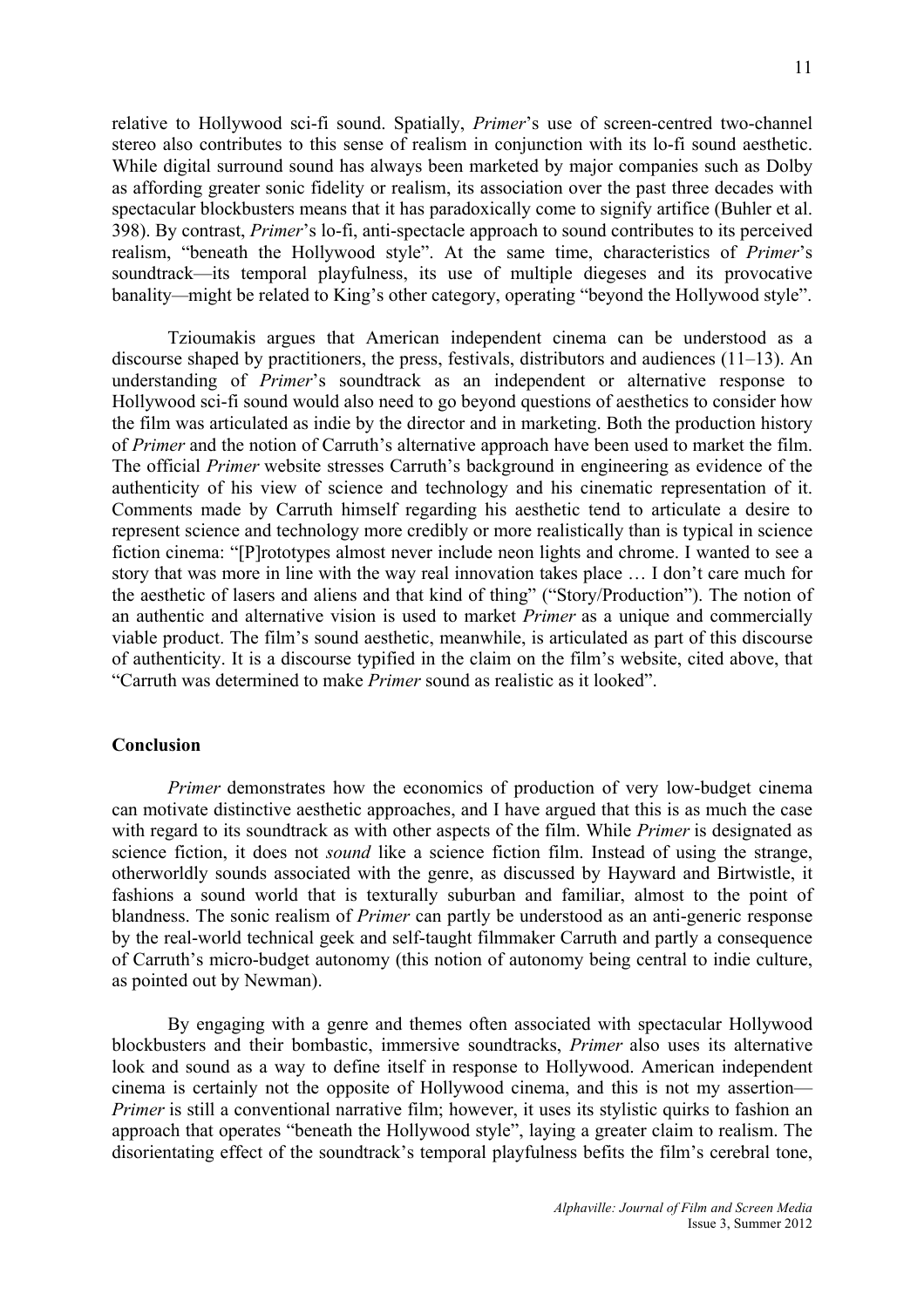and has garnered it praise from critics because of this perceived smartness, repeatedly posing narrative questions and teasing its audience.<sup>6</sup> This temporal playfulness is arguably a clever substitute for the spatial playfulness of Hollywood blockbuster cinema sound; whether by economics or by design, *Primer* manages to make itself sound non-Hollywood, non-generic, and distinctively indie.

### **Acknowledgements**

Some of the ideas in this article were tested in a paper presented at the  $2<sup>nd</sup>$  NECS Graduate Workshop (King's College London, 22 June 2011). I am most grateful to the participants for their insights and helpful feedback.

### **Notes**

<sup>1</sup> Sergi describes "definition" in a soundtrack, or "defining" sounds, as follows: "there are sounds that can define a space, a character, a moment in the narrative, or even the whole film. They become central to the narrative and often recur over time to punctuate, reinforce, or contradict the narrative or elements within it. These sounds can often also stand as a 'spectacle' in their own right" (153).

<sup>2</sup> Mary Ann Doane's "The Voice in the Cinema: The Articulation of Body and Space" emphasises the inherent material heterogeneity of sound film, and how industrial practices seek to efface this heterogeneity, "marrying" sound to image. This article has been cited widely.

<sup>3</sup> Some examples include *Event Horizon* (Paul W.S. Anderson, 1997), *Blade Runner* (Ridley Scot, 1982), *Tron* (Steven Lisberger, 1982) and *A Clockwork Orange* (Stanely Kubrick, 1971).

<sup>4</sup> This cliché is documented in detail on the website *TV Tropes and Idioms*: http://tvtropes.org/pmwiki/pmwiki.php/Main/BeepingComputers (accessed 13<sup>th</sup> February 2012), as well as "Film Sound Cliches" on the website FilmSound.org: http://www.filmsound.org/cliche/ (accessed  $13<sup>th</sup>$  February 2012).

<sup>5</sup> "A great deal of Hollywood production today can be described as independent ... in that projects are often initiated and pursued by entities that exist formally beyond the bounds of the majors. These include production companies set up by producers, directors and stars, often working closely with one studio or another … In most such cases the films that result belong solidly to the Hollywood mainstream … [F]ormal independence of this variety in the industrial domain is, in itself, no guarantee of independent qualities of other kinds" (King 5). Tzioumakis charts how "independent" or "indie" have increasingly become brands for use by studios to market more "difficult" films with no stars or films that differ stylistically from the Hollywood mainstream, regardless of whether or not they have been produced/funded by an independent company (247–8).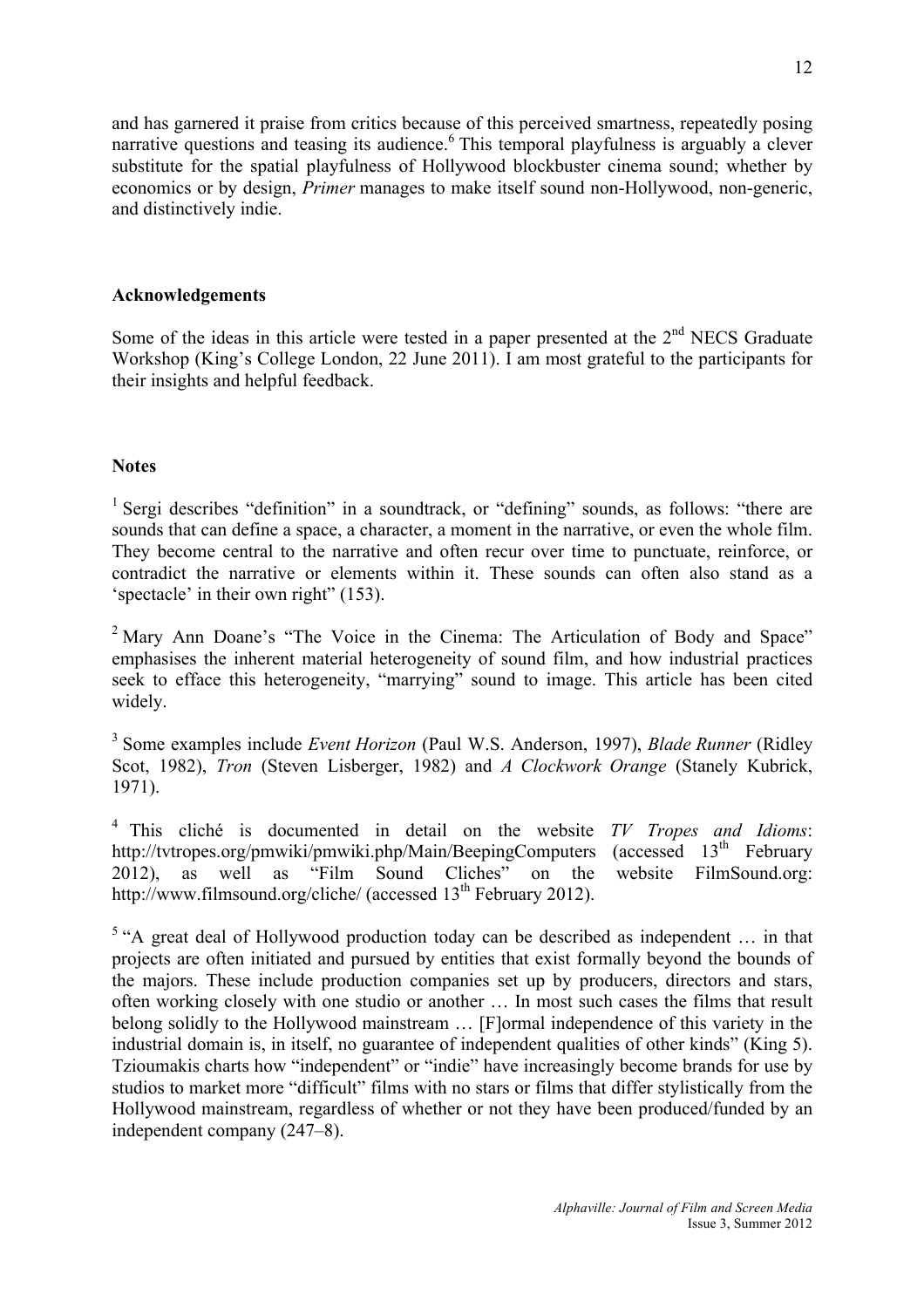<sup>6</sup> The "Acclaim" section of *Primer*'s official webpage, for instance, quotes the *New York Magazine*'s definition of the film as "smart"; the *Guardian* review called it "a glorious rebuke to a dumbed-down movie world" (Bradshaw).

#### **Works Cited**

- *A Clockwork Orange*. Dir. Stanley Kubrick. Warners Bros. Pictures, 1971. Film.
- "Acclaim". *Primer Movie*, n. d. <http://www.primermovie.com/acclaim.html> Web. 24 May 2011.
- "Beeping Computers". TV Tropes, n. d. <http://tvtropes.org/pmwiki/pmwiki.php/Main/BeepingComputers>. Web. 16 Feb. 2012.
- Birtwistle, Andy. *Cinesonica: Sounding Film and Video*. Manchester: Manchester University Press, 2010. Print.
- *Blade Runner*. Dir. Ridley Scott. Warner Bros. Pictures, 1982. Film.
- Bradshaw, Peter. "Primer". *Guardian*, Friday 19 August 2005. <http://www.guardian.co.uk/theguardian/2005/aug/19/1?INTCMP=SRCH. Web. 16 Feb. 2012.
- Buhler, James, David Neumeyer, and Rob Deemer. *Hearing the Movies: Music and Sound in Film History*, Oxford: Oxford University Press, 2010. Print.
- Carruth, Shane. "Director Commentary". *Primer*. London: Tartan Video Ltd, 2006. DVD.
- Chion, Michel. *Audio-Vison: Sound on Screen*. New York: Columbia University Press, 1994. Print.
- Chion, Michel. *The Voice in Cinema*. New York: Columbia University Press, 1999. Print.
- *Close Encounters of the Third Kind.* Dir. Steven Spielberg. Columbia Pictures Corporation, 1977. Film.
- Doane, Mary Ann. "The Voice in the Cinema: The Articulation of Body and Space". *Yale French Studies* 60 (1980): 33–50. Reprinted in *Film Sound: Theory and Practice*. Eds. Elisabeth Weis and John Belton. 162–76. New York: Columbia University Press, 1985. Print.

*Doctor Who*. Creat. Sydney Newman. BBC, 1963–89 and 2005–present. Television.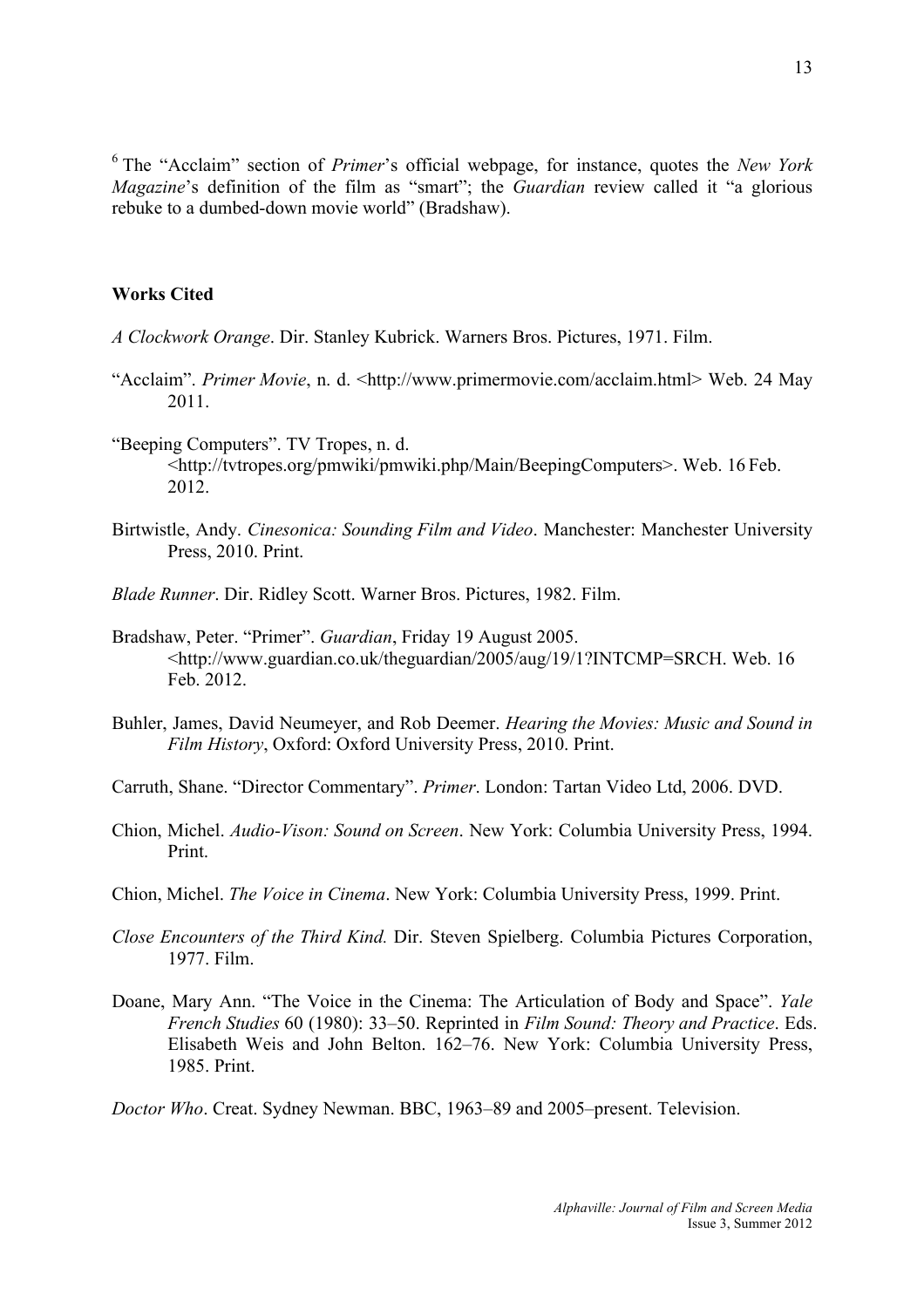- Donnelly, K. J. "Between prosaic functionalism and sublime experimentation: *Doctor Who* and musical sound design". *Time and relative dissertations in space: Critical perspectives on* Doctor Who. Ed. David Butler. Manchester and New York: Manchester University Press, 2007. 190–203. Print.
- *Event Horizon*. Dir. Paul W.S. Anderson. Paramount Pictures, 1997. Film.
- "Film Sound Clichés", FilmSound.org, n. d. <http://www.filmsound.org/cliche/> Web. 13 Feb. 2012.
- Gendler, Jason. "Primer: The Perils and Paradoxes of Restricted Time Travel Narration". *Nebula*, 3.4. 142–60, 31 May 2011. <http://www.nobleworld.biz/images/Gendler.pdf> Web. 16 Feb. 2012.
- Hayward, Philip. *Off the Planet: Music, Sound and Science Fiction Cinema.* London: John Libbey, 2004. Print.
- Hills, Matt. "Listening From Behind the Sofa? The (Un)earthly Roles of Sound in BBC Wales' *Doctor Who*". *New Review of Film and Television Studies*, 9.1 (2011): 28–41. Print.
- Kerins, Mark. *Beyond Dolby (Stereo): Cinema in the Digital Sound Age*. Bloomington, IN: Indiana University Press, 2010. Print.
- King, Geoff. *American Independent Cinema*. London: IB Tauris, 2005. Print.
- Kozloff, Sarah. *Overhearing Film Dialogue*. London: University of California Press, 2000. Print.
- *Liquid Sky.* Dir. Slava Tsukerman. Z Films. 1982. Film.
- Newman, Michael Z. "Indie Culture: In Pursuit of the Authentic Autonomous Alternative". *Cinema Journal,* 48.3 (2009): 16–34. Print.
- *Primer*. Dir. Shane Carruth. Tartan DVD. 2004. DVD.
- Redmond, Sean. "Sounding Alien, Touching the Future: Beyond the Sonorous Limit in Science Fiction Film". *New Review of Film and Television Studies*, 9.1 (2011): 42–56. Print.
- Sergi, Gianluca. *The Dolby Era: Film Sound in Contemporary Hollywood*. Manchester: Manchester University Press, 2004. Print.
- Sobchack, Vivian. *Screening Space: The American Science Fiction Film*. New York: Ungar, 1987. Print.
- *Star Wars*. Dir. George Lucas. Lucasfilm/Twentieth Century Fox, 1977. Film.